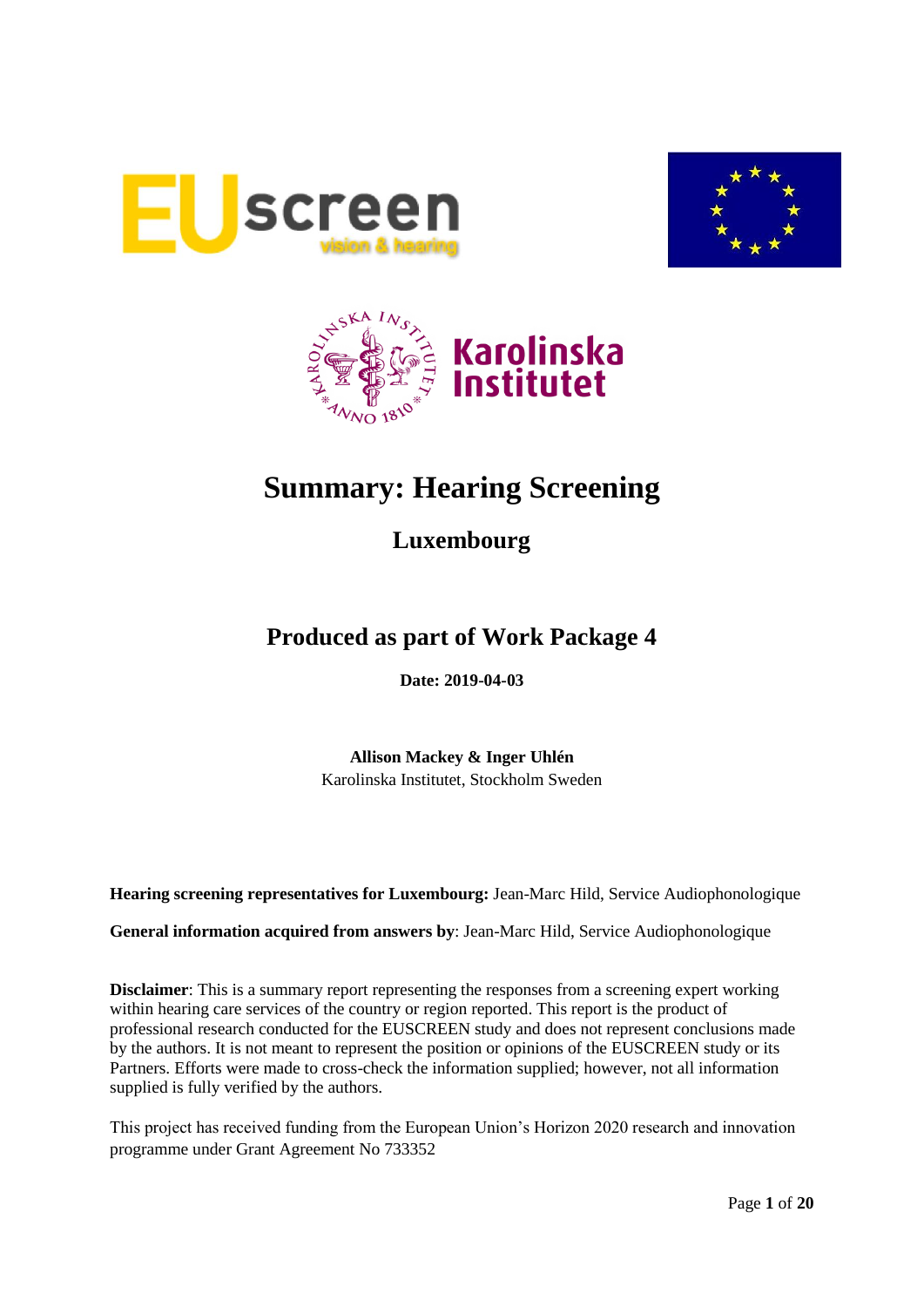

## **Table of Contents**

| 1.   |  |
|------|--|
| 2.   |  |
| 3.   |  |
| 3.1. |  |
| 3.2. |  |
| 3.3. |  |
| 4.   |  |
| 5.   |  |
| 5.1. |  |
| 5.2. |  |
| 5.3. |  |
| 5.4. |  |
| 6.   |  |
| 6.1. |  |
| 6.2. |  |
| 6.3. |  |
| 7.   |  |
| 7.1. |  |
| 7.2. |  |
| 7.3. |  |
| 8.   |  |
| 8.1. |  |
| 8.2. |  |
| 8.3. |  |
| 8.4. |  |
| 8.5. |  |
| 8.6. |  |
| 9.   |  |
| 9.1. |  |
| 9.2. |  |
| 9.3. |  |
| 9.4. |  |
| 10.  |  |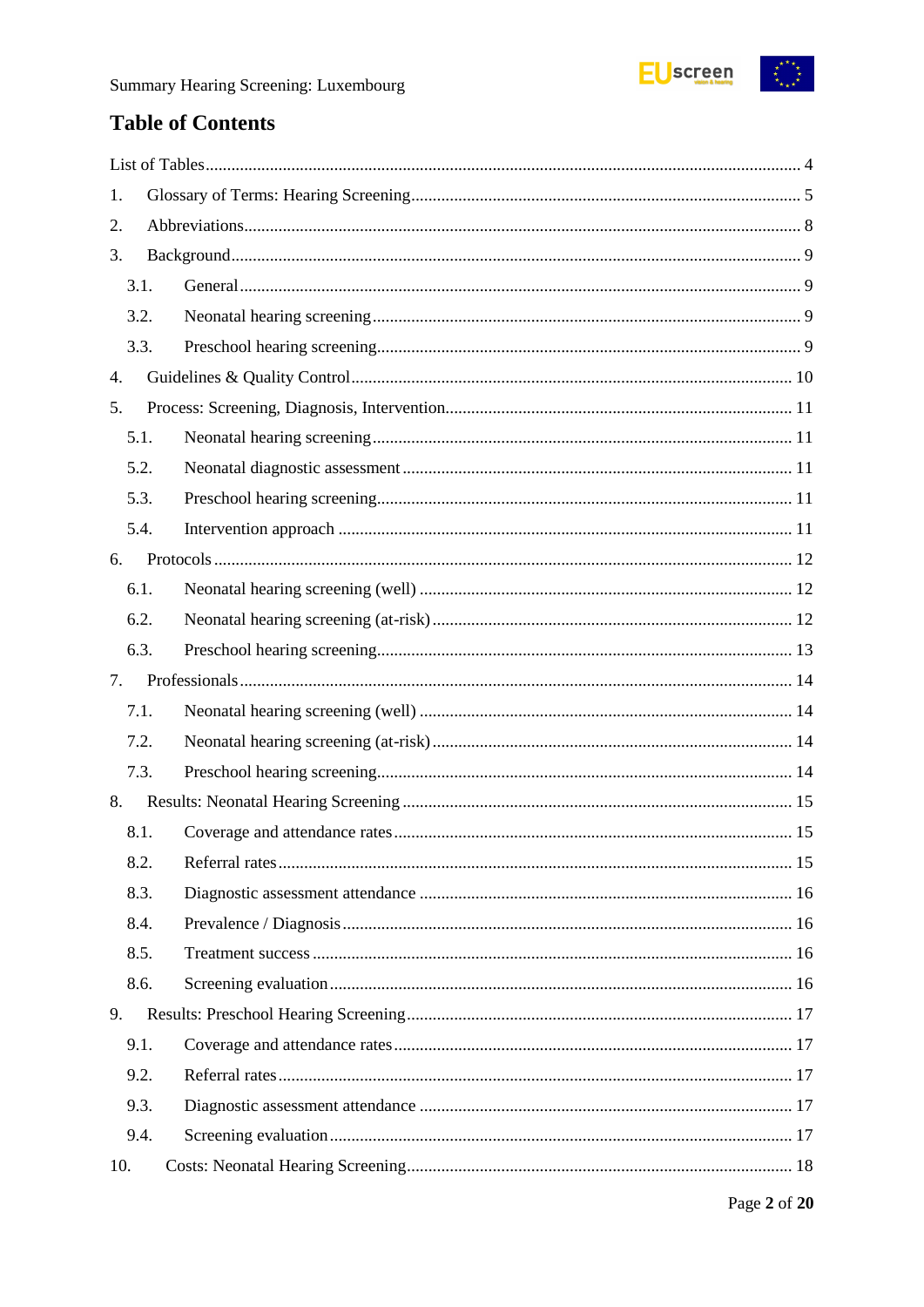

| 10.2. |  |
|-------|--|
| 10.3. |  |
| 10.4. |  |
| 10.5. |  |
| 10.6. |  |
| 11.   |  |
| 11.1. |  |
| 11.2. |  |
| 11.3. |  |
| 12.   |  |
|       |  |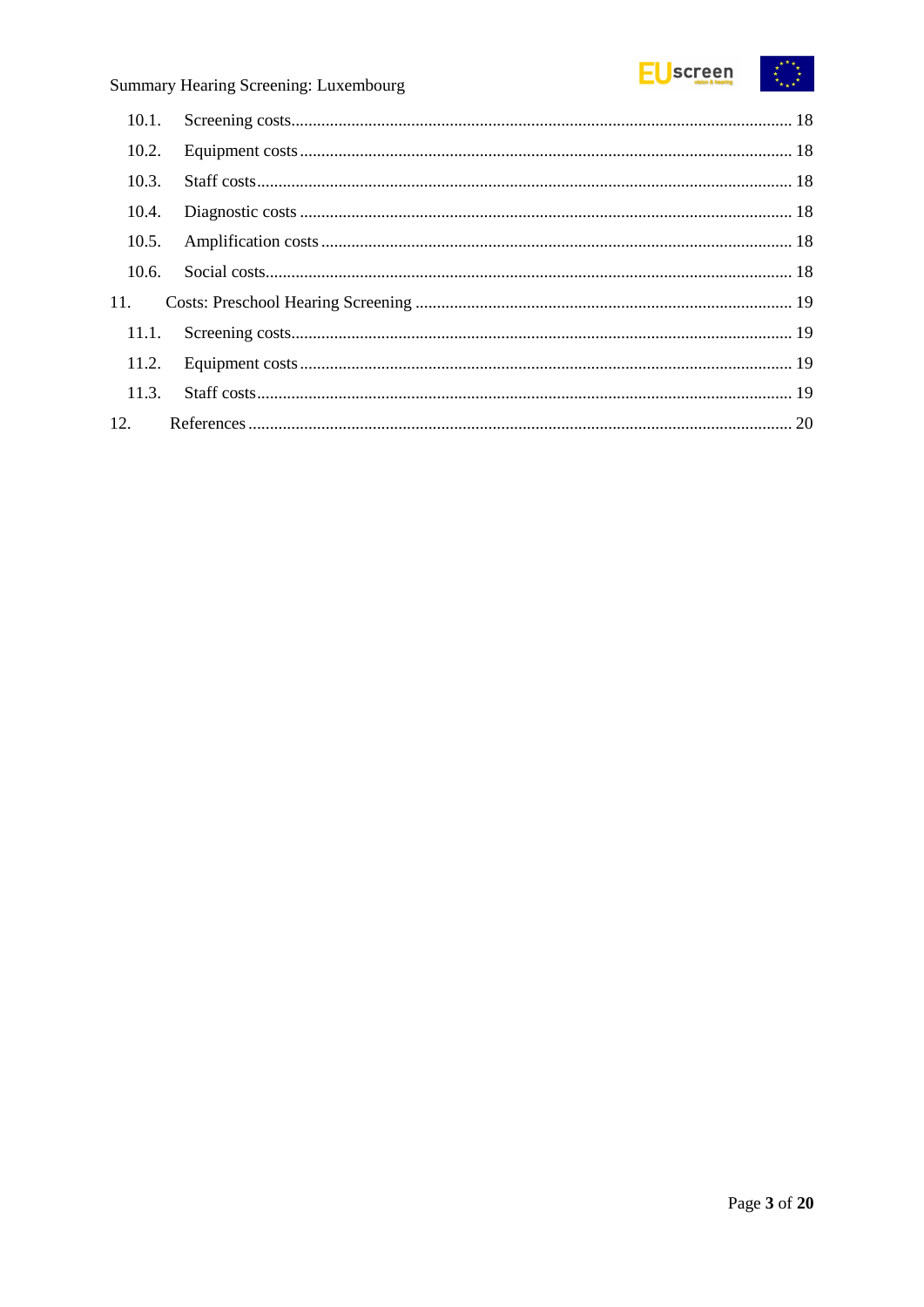



## <span id="page-3-0"></span>**List of Tables**

| <b>Table 1:</b> Process for neonatal hearing screening for well, healthy infants in Luxembourg 12           |  |
|-------------------------------------------------------------------------------------------------------------|--|
| Table 2: Process for neonatal hearing screening for at-risk infants in Luxembourg 12                        |  |
|                                                                                                             |  |
| Table 4: Attendance rates for neonatal hearing screening (well babies) in Luxembourg (Service               |  |
|                                                                                                             |  |
| <b>Table 5:</b> Attendance rates for neonatal hearing screening (at-risk babies) in Luxembourg (Service     |  |
|                                                                                                             |  |
| <b>Table 6:</b> Stepwise referral rates for neonatal hearing screening (well babies) in Luxembourg (Service |  |
|                                                                                                             |  |
| Table 7: Stepwise referral rates for neonatal hearing screening (at-risk babies) in Luxembourg              |  |
|                                                                                                             |  |
| <b>Table 8:</b> Attendance rates for pre-school hearing screening in Luxembourg (Service                    |  |
|                                                                                                             |  |
| Table 9: Stepwise referral rates for neonatal hearing screening (at-risk babies) in Luxembourg              |  |
|                                                                                                             |  |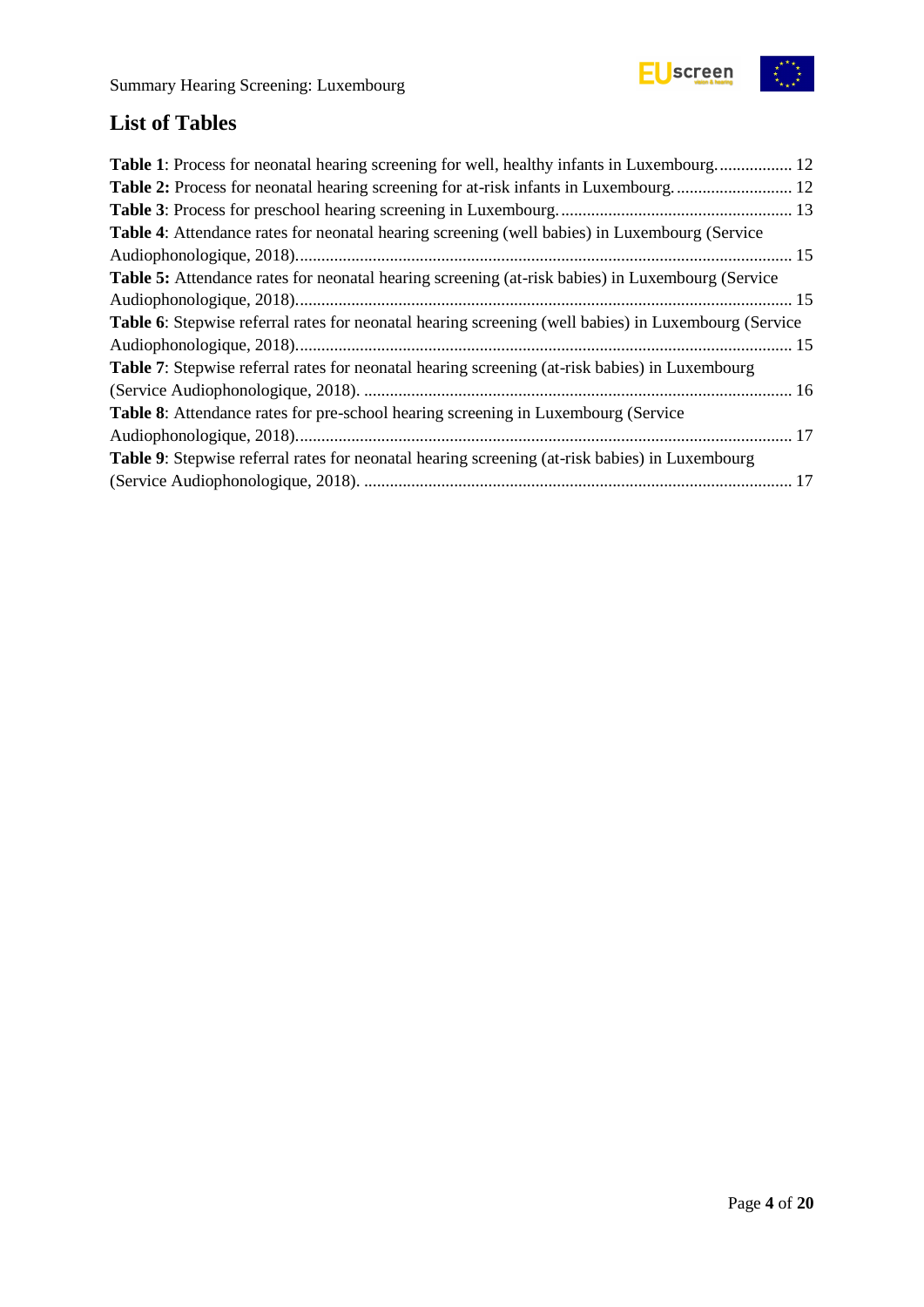$\begin{matrix} \star^{\star} & \star \\ \star & \star \\ \star & \star \end{matrix}$ 

## <span id="page-4-0"></span>**1. Glossary of Terms: Hearing Screening**

| <b>Abnormal test result</b>                     | A test result where a normal "pass" response could not be detected under<br>good conditions. The result on screening equipment may indicate "no<br>response," "fail," or "refer."                                                                                                                                                                                                                                                                                                                                                                                                                                                                                                                                                                                |
|-------------------------------------------------|------------------------------------------------------------------------------------------------------------------------------------------------------------------------------------------------------------------------------------------------------------------------------------------------------------------------------------------------------------------------------------------------------------------------------------------------------------------------------------------------------------------------------------------------------------------------------------------------------------------------------------------------------------------------------------------------------------------------------------------------------------------|
| <b>Attendance rate</b>                          | The proportion of all those invited for screening that are tested and receive<br>a result,<br>Invited for screening includes all those that are offered the<br>screening test.<br>Tested and receive a result could be a "pass" or "fail".<br>Attendance rate provides information on the willingness of families to<br>participate in screening.                                                                                                                                                                                                                                                                                                                                                                                                                |
| <b>Attendance rate in</b><br>first year of life | See definition of Attendance rate.<br>The calculation cut-off is after one year of life.                                                                                                                                                                                                                                                                                                                                                                                                                                                                                                                                                                                                                                                                         |
| <b>Compliance with</b>                          | The percentage of those who are referred from screening to a diagnostic<br>assessment that actually attend the first diagnostic assessment.                                                                                                                                                                                                                                                                                                                                                                                                                                                                                                                                                                                                                      |
| referral (percentage)                           | Percentage of compliance provides information on the willingness of<br>families to attend the diagnostic assessment after referral from screening.                                                                                                                                                                                                                                                                                                                                                                                                                                                                                                                                                                                                               |
| <b>Coverage</b>                                 | The proportion of those eligible for screening that are tested and receive a<br>result within a specific time.<br>Eligible for screening includes those within the population that are<br>covered under the screening or health care program.<br>Tested and receive a result could be a "pass" or "refer to<br>diagnostic assessment".<br>Specific time can be defined, such as 1 month after birth, 3 months<br>after birth, etc.<br>Coverage provides information on the overall effectiveness and timeliness<br>of a complete screening programme.<br>Factors such as being offered screening, willingness to participate, missed<br>screening, ability to complete the screen, and ability to document the<br>screening results will influence the coverage. |
| Coverage in first<br>year of life               | See definition of Coverage.<br>The specific time is pre-defined as within the first year of life.<br>In other words, the coverage is the proportion of those eligible for<br>screening that complete the screening sequence to a final result within the<br>first year of life.                                                                                                                                                                                                                                                                                                                                                                                                                                                                                  |
| <b>False negatives</b>                          | The percentage of infants/children with a hearing loss (defined by the<br>target condition) that receive a result of "pass" during screening.                                                                                                                                                                                                                                                                                                                                                                                                                                                                                                                                                                                                                    |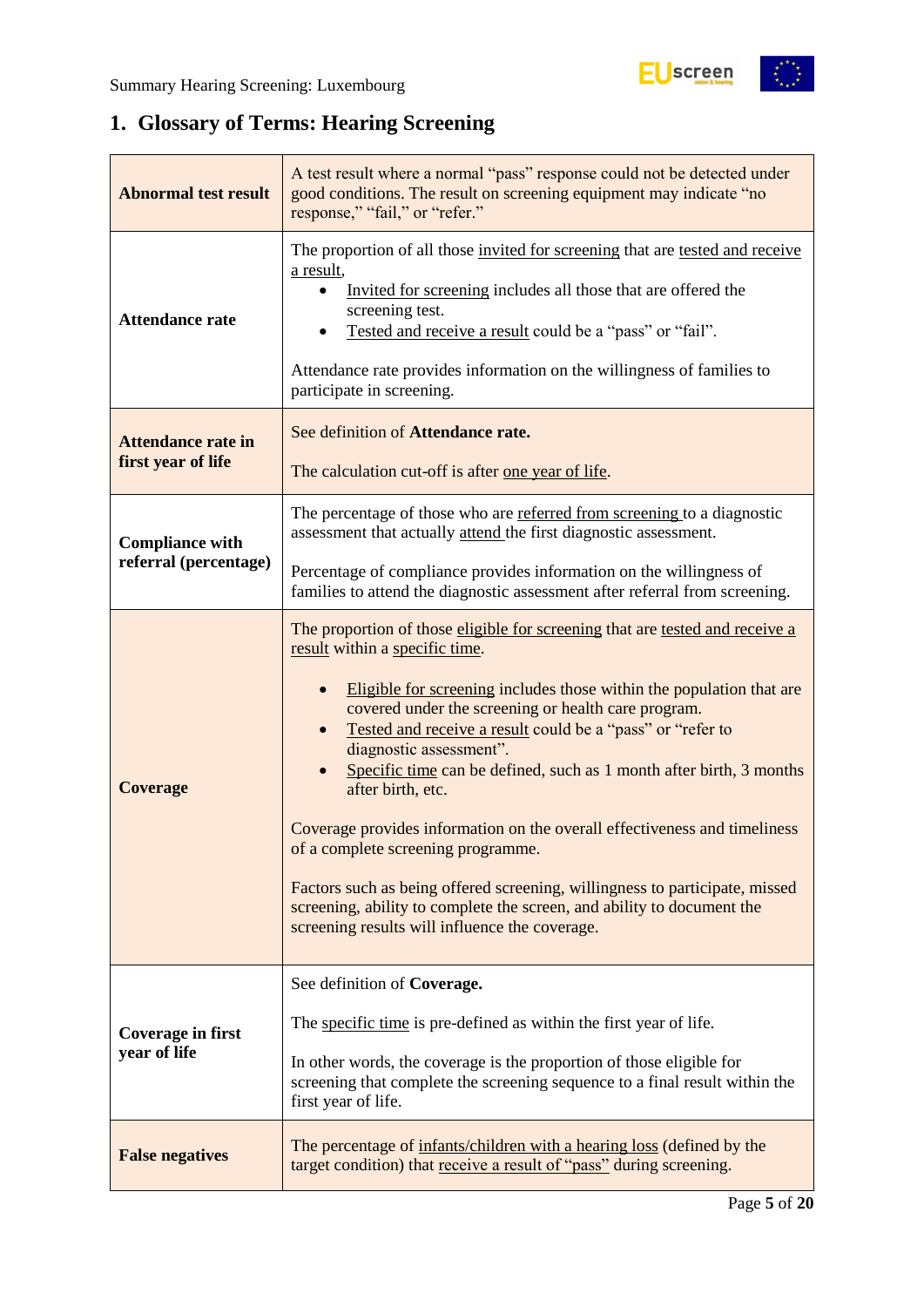$\mathbf{r}$ 



|                                             | Example: If 100 infants with hearing loss are screened, and 1 infant passes<br>the screening, the percentage of false negatives is 1%.                                                                 |
|---------------------------------------------|--------------------------------------------------------------------------------------------------------------------------------------------------------------------------------------------------------|
|                                             | The percentage of infants/children with normal hearing that receive a<br>result of "fail" from the final screening test.                                                                               |
| <b>False positives</b>                      | Example: If 100 infants with normal hearing are screened, and 3 infants<br>fail the screening and are referred for diagnostic assessment, the<br>percentage of false positives is 3%.                  |
| <b>Guidelines</b>                           | Recommendations or instructions provided by an authoritative body on the<br>practice of screening in the country or region.                                                                            |
| <b>Hearing screening</b><br>professional    | A person qualified to perform hearing screening, according to the practice<br>in your country or region.                                                                                               |
| <b>Inconclusive test</b><br>result          | A test result where a normal "pass" response could not be detected due to<br>poor test conditions.                                                                                                     |
| <b>Invited for screening</b>                | Offered screening.                                                                                                                                                                                     |
| <b>Outcome of hearing</b><br>screening      | An indication of the effectiveness or performance of screening, such as a<br>measurement of coverage rate, referral rate, number of infants detected,<br>etc.                                          |
| <b>Permanent hearing</b>                    | A hearing impairment that is not due to a temporary or transient condition<br>such as middle ear fluid.                                                                                                |
| loss                                        | Permanent hearing loss can be either sensorineural or permanent<br>conductive.                                                                                                                         |
| <b>Positive predictive</b>                  | The percentage of infants/children referred from screening who have a<br>confirmed hearing loss, as described by your protocol or guideline and<br>indicated in the Target Condition (see definition). |
| value                                       | For example, if 100 babies are referred from screening for diagnostic<br>assessment and 90 have normal hearing while 10 have a confirmed hearing<br>loss, the positive predictive value would be 10%.  |
| <b>Preschool or</b><br>(pre)school children | All children between 3-6 years of age.                                                                                                                                                                 |
| <b>Preschool or</b>                         | Screening that takes place during the time children are between 3-6 years<br>of age.                                                                                                                   |
| (pre)school screening                       | This refers to <i>any</i> hearing screening during this age. The location of the<br>screening is irrelevant to the definition.                                                                         |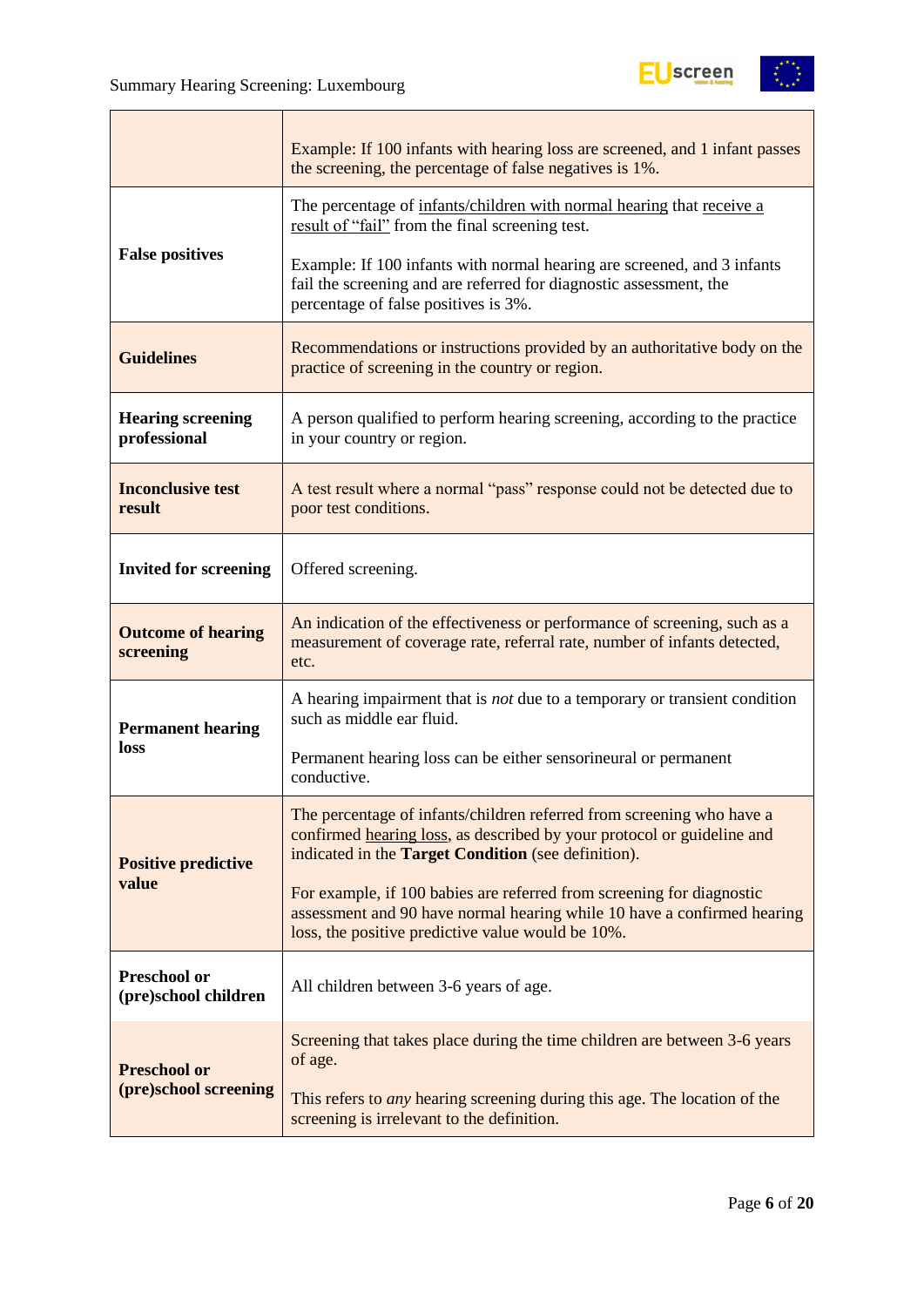

| <b>Prevalence</b>           | The number or percentage of individuals with a specific disease or<br>condition. Prevalence can either be expressed as a percentage, proportion,<br>or as the value per 1000 individuals within the same demographic.                                                                                                                                                                                             |
|-----------------------------|-------------------------------------------------------------------------------------------------------------------------------------------------------------------------------------------------------------------------------------------------------------------------------------------------------------------------------------------------------------------------------------------------------------------|
| <b>Programme</b>            | An organized system for screening, which could be based nationally,<br>regionally or locally.                                                                                                                                                                                                                                                                                                                     |
| <b>Protocol</b>             | Documented procedure or sequence for screening, which could include<br>which tests are performed, when tests are performed, procedures for<br>passing and referring, and so forth.                                                                                                                                                                                                                                |
| <b>Quality assurance</b>    | A method for checking and ensuring that screening is functioning<br>adequately and meeting set goals and benchmarks.                                                                                                                                                                                                                                                                                              |
| Referral criteria           | A pre-determined cut-off boundary for when an infant/child should be re-<br>tested or seen for a diagnostic assessment.                                                                                                                                                                                                                                                                                           |
|                             | For example, referral criteria may be "no response" at 35 dB nHL.                                                                                                                                                                                                                                                                                                                                                 |
| <b>Risk babies / Babies</b> | All infants that are considered to be at-risk or have risk-factors for hearing<br>loss according to the screening programme.                                                                                                                                                                                                                                                                                      |
| at-risk                     | Two common risk factors are admission to the neonatal-intensive care unit<br>(NICU) or born prematurely. However, other risk factors for hearing loss<br>may also be indicated in the screening programme.                                                                                                                                                                                                        |
|                             | The percentage of infants/children with hearing loss that are identified via<br>the screening program.                                                                                                                                                                                                                                                                                                            |
| <b>Sensitivity</b>          | For example, if 100 babies with hearing loss are tested, and 98 of these<br>babies are referred for diagnostic assessment while 2 pass the screening,<br>the sensitivity is 98%.                                                                                                                                                                                                                                  |
|                             | The percentage of infants/children with normal hearing that pass the<br>screening.                                                                                                                                                                                                                                                                                                                                |
| <b>Specificity</b>          | For example, if 100 babies with normal hearing are tested, and 10 of these<br>babies are referred for diagnostic assessment and 90 pass the screening, the<br>specificity is 90%.                                                                                                                                                                                                                                 |
| <b>Target condition</b>     | The hearing loss condition you are aiming to detect via your screening<br>programme. This includes:<br>The laterality of the condition, whether the program aims to detect<br>both unilateral and bilateral hearing loss or just bilateral hearing<br>loss.<br>The severity of the condition, whether the program aims to detect<br>hearing $loss \ge 30$ dB HL, $\ge 35$ dB HL, $\ge 40$ dB HL or $\ge 45$ dB HL |
| <b>Well, healthy babies</b> | Infants who are <i>not</i> admitted into the NICU or born prematurely.<br>Well, healthy babies may or may not have additional risk factors for<br>hearing loss, according to the procedures indicated in the specific<br>screening programme.                                                                                                                                                                     |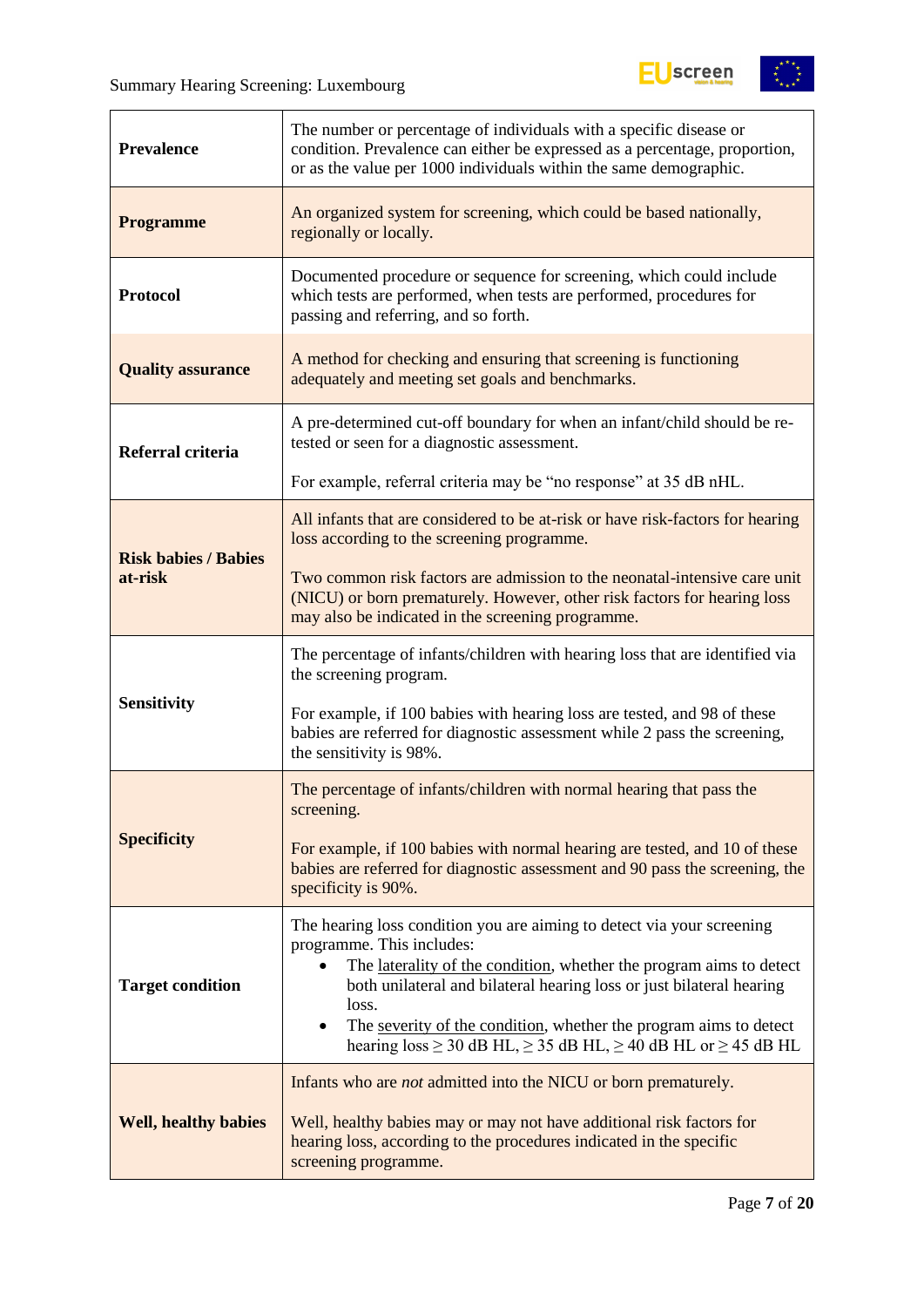

### <span id="page-7-0"></span>**2. Abbreviations**

- ABR auditory brainstem response
- aABR automatic auditory brainstem response
- ANSD auditory neuropathy spectrum disorder
- ASSR auditory steady-state response
- CI cochlear implant
- CMV cytomegalovirus
- dB HL decibel hearing level
- dB nHL decibel normalized hearing level
- dB SNR decibel signal-to-noise ratio
- DPOAE distortion product otoacoustic emissions
- HA hearing aid
- NICU neonatal intensive care unit
- OAE otoacoustic emissions
- TEOAE transient-evoked otoacoustic emissions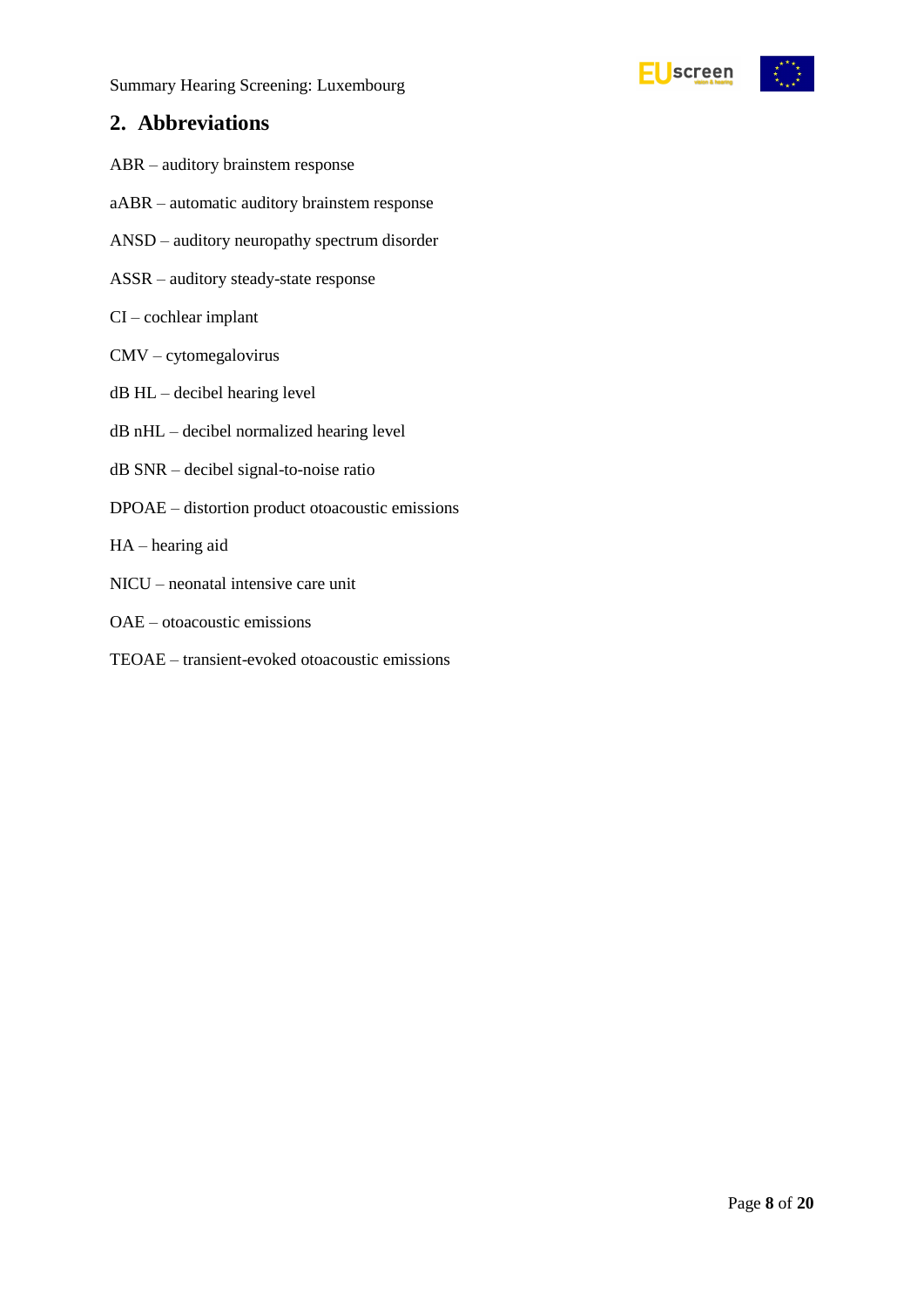

### <span id="page-8-0"></span>**3. Background**

In Luxembourg, hearing screening is performed nationally and organized nationally. The following report contains information with regards to childhood hearing screening in the entire country of Luxembourg.

#### <span id="page-8-1"></span>**3.1. General**

Luxembourg has a total area of 2586 km<sup>2</sup> with a population of 590 700 in 2017 (STATEC, 2018).

In Luxembourg, all births are registered to the Ministry of Health. The number of live births in Luxembourg in 2017 was 7128 (Ministry of Health, 2018).

The World Bank income classification categorizes Luxembourg as a high-income country (The World Bank, 2018). The gross domestic product (GDP) in 2017 was  $\epsilon$ 92 600 per capita in Luxembourg (STATEC, 2018).

From the World Health Organization (WHO) Global Health Expenditure Database, health expenditure for Luxembourg in 2015 was 6236 USD or €5470 per capita (World Health Organization (WHO), 2018).

An infant mortality rate of 4.13 per 1000 is reported for Luxembourg in 2016 (Ministry of Health, 2018). The United Nations Statistics Division does not report a mortality rate given the low number of infants born in Luxembourg each year; 17 infant deaths were reported in 2015 (United Nations Statistics Division, 2016).

#### <span id="page-8-2"></span>**3.2. Neonatal hearing screening**

In Luxembourg, neonatal hearing screening is conducted universally, with all babies in the country having access to hearing screening, though participation is not obligatory for parents. Hearing screening using behavioural measures started and was fully implemented in 1970 and moved from birth to 6-months of age around 1983. In 2000, screening using objective measures (TEOAE) was introduced and screening was moved to the neonatal period (2-3 days of age). Finally, screening using aABR was introduced in 2012 for at-risk babies.

Neonatal hearing screening is funded through the state, though it is not embedded in the Preventive Child Health Care screening system. Neonatal hearing screening is organized by the Ministry of Health and performed by the Service Audiophonologique.

National guidelines are available as is a screening protocol used across the country. Across Luxembourg, the same protocol is followed for performing hearing screening.

#### <span id="page-8-3"></span>**3.3. Preschool hearing screening**

Preschool hearing screening is conducted universally in Luxembourg. It is not embedded in the Preventive Child Health Care screening system though is funded by the state. Preschool hearing screening started and was fully implemented in 1974. It is organized by the Ministry of Health and performed by the Service Audiophonologique.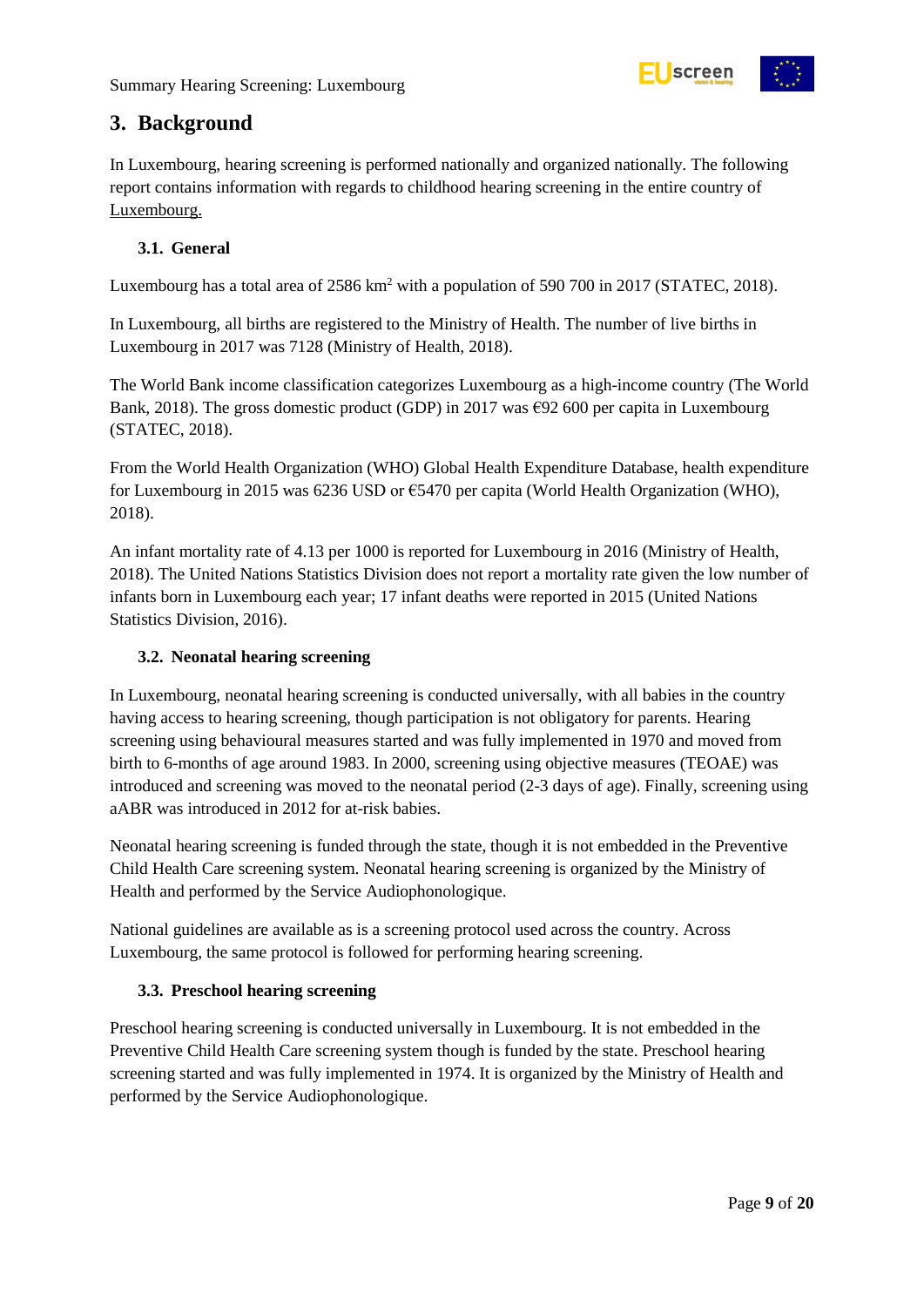

## <span id="page-9-0"></span>**4. Guidelines & Quality Control**

There are national guidelines for hearing screening in Luxembourg.

The content of the general hearing screening programme was decided on by the Ministry of Health, and there have been some changes since its initiation. The most recent change was the implementation of aABR for at-risk babies in 2012.

Quality assurance of hearing screening programmes is not imposed by the government; however, information is collected directly by the government service doing the screening (neonatal and preschool). In Luxembourg, all neonatal hearing screening is performed by the Service Audiophonologique, and data are collected in their internal database. Annual reports are available, produced by the Ministry of Health (e.g., Ministry of Health, 2018); however, data are not separated for well and at-risk infants.

There have not been any studies on hearing screening programmes in Luxembourg, nor has there been research performed on the effectiveness of screening in Luxembourg.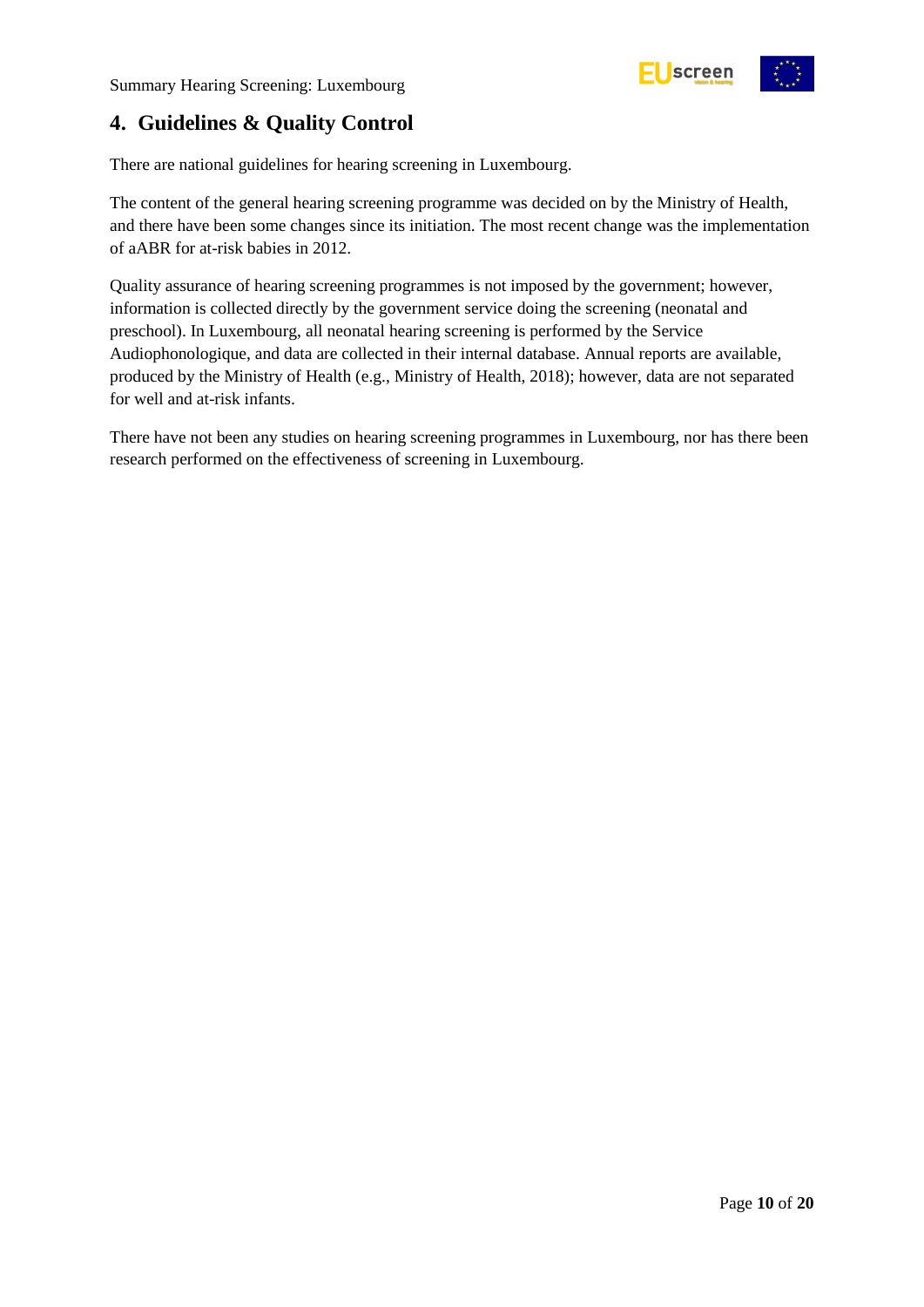

## <span id="page-10-0"></span>**5. Process: Screening, Diagnosis, Intervention**

#### <span id="page-10-1"></span>**5.1. Neonatal hearing screening**

Well babies and at-risk babies are screened in the hospital or NICU. The percentage of infants born in a maternity hospital in Luxembourg is 98%, but the average length of stay in the hospital after delivery is unknown. Parents/caregivers of well and at-risk babies are invited to participate in neonatal hearing screening directly in the maternity hospital or via a letter if missed in the hospital.

Neonatal hearing screening for well babies should be completed before 4 weeks of age if not completed in the maternity hospital, or before 3 months of age if born outside the maternity hospitals. For at-risk babies, screening should be completed before discharge from the hospital or by 3 months of age.

At-risk infants are defined as those with low birth weight, prematurity, family history of hearing loss, gestational infections such as CMV, toxoplasmosis, or measles, history of drug abuse, low APGAR score, craniofacial anomalies, admission to the NICU for more than 5 days, anoxia, meningitis, or the use of ototoxic medications. These infants are screened with a different protocol due to the increased risk of retrocochlear hearing loss.

Data on the prevalence of CMV or meningitis is not available in Luxembourg.

The target condition for screening for well babies is hearing loss of 35 dB HL or worse and for at-risk babies is a hearing loss of 40 dB HL or worse. The target condition is defined based on the device used for screening.

#### <span id="page-10-2"></span>**5.2. Neonatal diagnostic assessment**

The diagnostic assessment after neonatal hearing screening referral should be completed by 6 months of age for well infants, and 4-6 months of age for at-risk infants.

#### <span id="page-10-3"></span>**5.3. Preschool hearing screening**

Preschool hearing screening is performed in the kindergarten schools, and children are invited to participate directly by the Ministry of Health in the kindergartens. Testing is performed by a speechlanguage pathologist.

The target condition for preschool hearing screening is a hearing loss of 20 dB HL or worse.

#### <span id="page-10-4"></span>**5.4. Intervention approach**

In Luxembourg, treatment options available include grommets, hearing aids, bone conductive devices, and cochlear implants. Infants are fitted with hearing aids and cochlear implants from less than 6 months of age or older.

The fitting criteria in Luxembourg for a hearing aid is hearing loss of at least 30 dB HL in two or more frequencies from 500 to 3000 Hz, or a 10 dB HL or 10% reduction in speech audiometry with the addition of noise.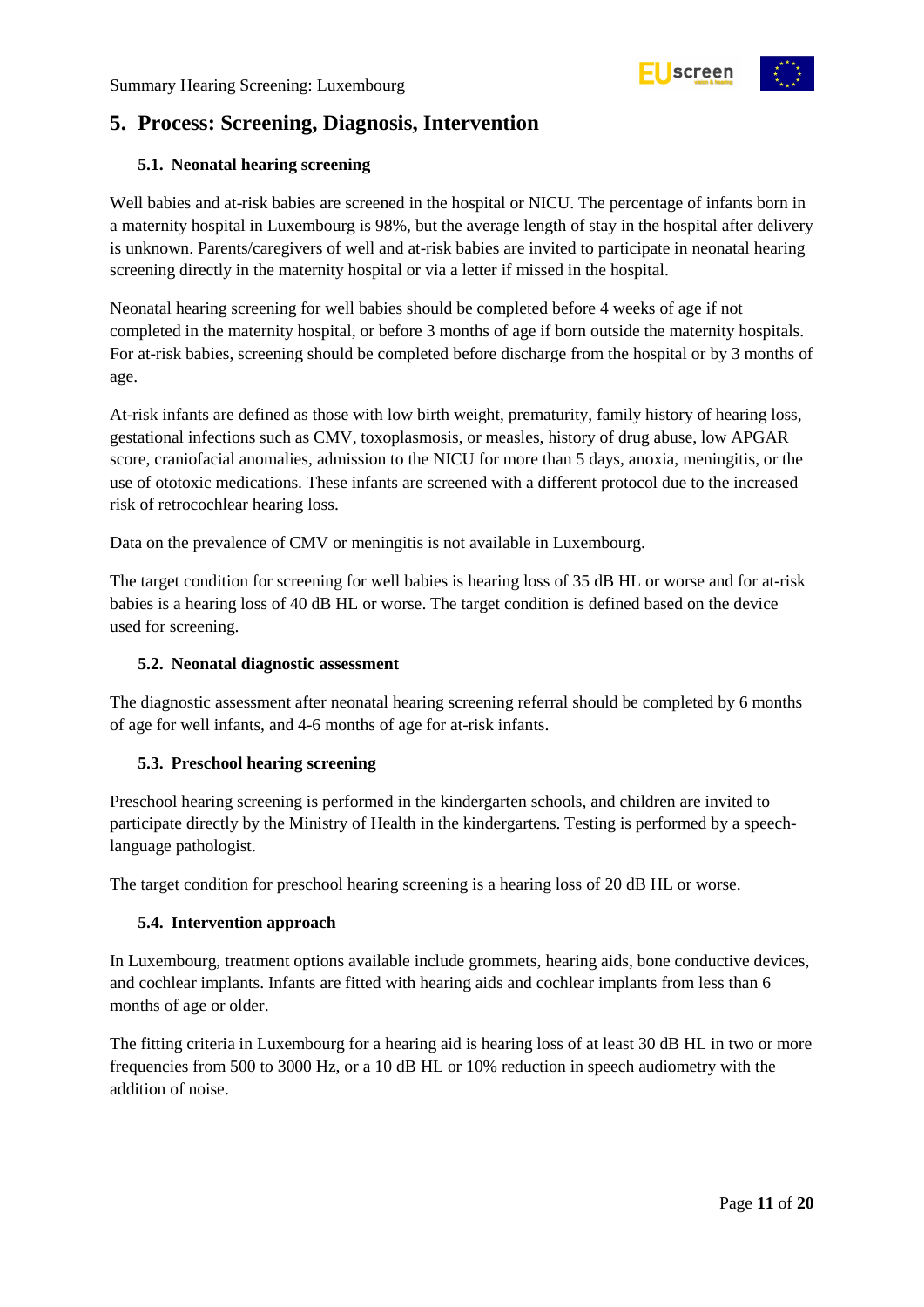

### <span id="page-11-0"></span>**6. Protocols**

Hearing screening protocols are described for neonatal hearing screening (well and at-risk) as well as for preschool hearing screening when applicable.

- The Test performed is the screening technique used
- The Age of the child is indicated in hours, days, months or years
- Referral criteria may be the lack of an OAE response at specified frequencies, a responsewaveform repeatability constant, the absence of an aABR response at a specified intensity, or an absent behavioural response at a specified intensity. Referral criteria may be defined within a protocol or limited based on the device used.
- The Device is the screening device used.
- Unilateral Referrals indicates whether children are referred if only one ear fails screening.
- The Location is where the screening takes place

#### <span id="page-11-1"></span>**6.1. Neonatal hearing screening (well)**

The process for neonatal hearing screening for well babies is described in Table 1. A 2-step OAE protocol is in effect, whereby the first OAE is performed in the maternity hospital on the 2<sup>nd</sup> day of life. If the infant fails the first step, rescreening occurs either before discharge on day 3 or at 1 month of age if the infant is discharged from the hospital before day 3. Infants that miss screening in the maternity hospital are also referred directly to step 2 screening. A subsequent fail at step 2 screening would warrant a referral to the ENT department for a diagnostic assessment.

<span id="page-11-3"></span>**Table 1**: Process for neonatal hearing screening for well, healthy infants in Luxembourg.

| <b>Test</b>      | Age                                | Referral criteria | <b>Device</b> | <b>Unilateral</b><br>Referrals? | Location           |
|------------------|------------------------------------|-------------------|---------------|---------------------------------|--------------------|
| $OAE1*$          | 24-72 hours                        |                   | Madsen        | Yes                             | Maternity hospital |
| OAE <sub>2</sub> | $3 \text{ days} / 1 \text{ month}$ |                   | Accuscreen    | <b>Yes</b>                      | Maternity hospital |

\* Although OAE1 is performed in the maternity ward, all infants that *miss* screening in the maternity ward are automatically referred to step 2 (OAE2) of the screening protocol. Therefore, these infants that miss OAE1 are only screened once before a referral to a diagnostic assessment.

#### <span id="page-11-2"></span>**6.2. Neonatal hearing screening (at-risk)**

The screening process for at-risk infants is described in Table 2. A two-step process is in effect where aABR is performed during both initial screening and rescreening. Similar to well babies, infants that miss screening in the hospital are referred directly to aABR2 for screening.

<span id="page-11-4"></span>**Table 2**: Process for neonatal hearing screening for at-risk infants in Luxembourg.

| <b>Test</b> | Age                         | Referral criteria | <b>Unilateral</b><br>Referrals? | Location                  |
|-------------|-----------------------------|-------------------|---------------------------------|---------------------------|
| $aABR1*$    | $24-72$ hours               | $35$ dB nHL       | Yes                             | Maternity hospital / NICU |
| aABR2       | Before discharge /<br>month | 35 dB nHL         | Yes                             | Maternity hospital / NICU |

\* Although aABR1 is performed in the maternity ward/NICU, all infants that *miss* initial screening are automatically referred to step 2 (aABR2) of the screening protocol. Therefore, these infants that miss aABR1 are only screened once before a referral to a diagnostic assessment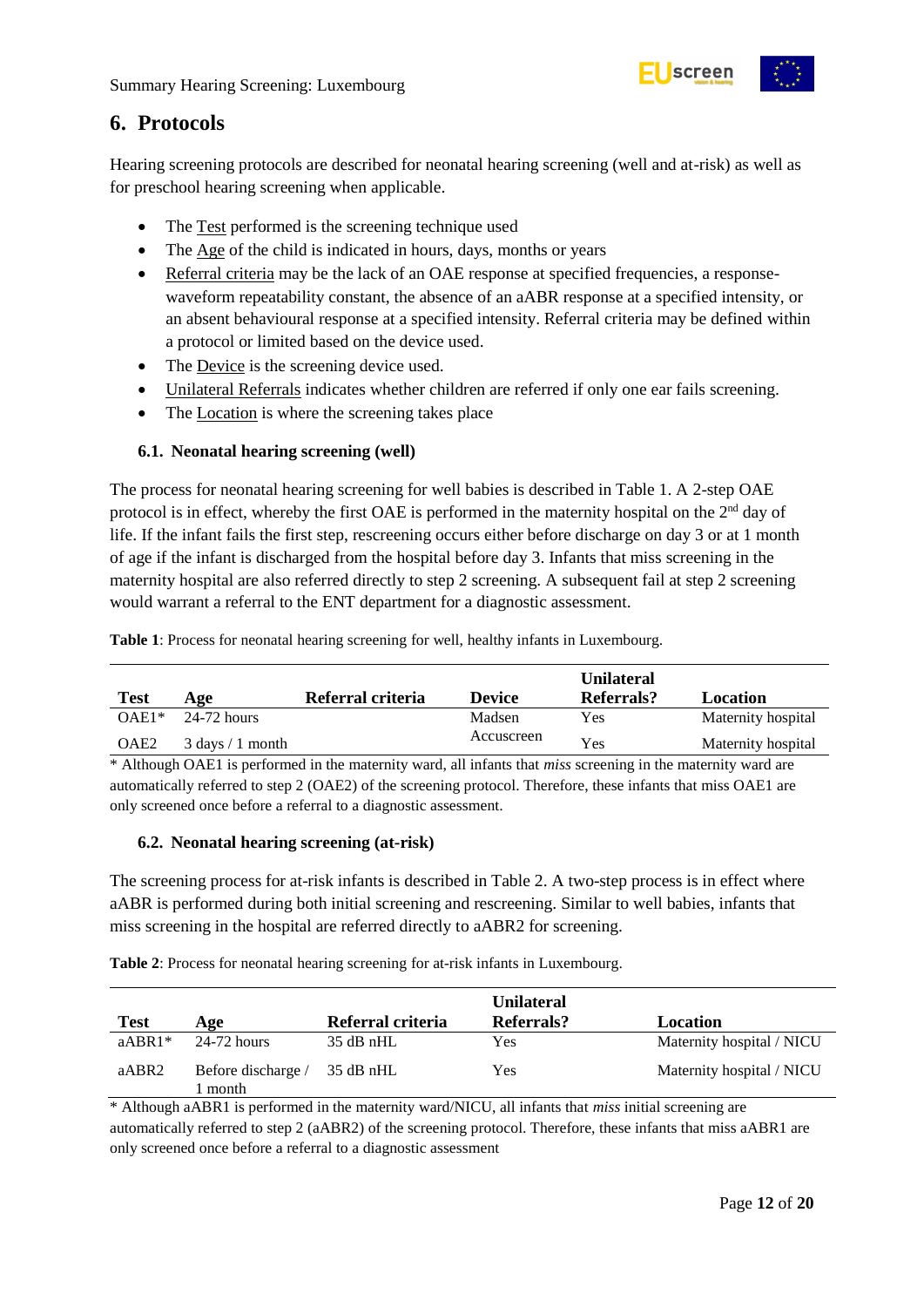

#### <span id="page-12-0"></span>**6.3. Preschool hearing screening**

Hearing screening is performed in kindergartens at 5-6 years of age. Pure-tone audiometry with headphones is performed at 20 dB HL in the kindergartens. If thresholds are greater than 20 dB HL, a retest is performed. If thresholds are still greater than 20 dB HL, a referral is made to the ENT clinic.

<span id="page-12-1"></span>**Table 3**: Process for preschool hearing screening in Luxembourg.

| <b>Test</b>           | Age       | Referral criteria     | Location     |
|-----------------------|-----------|-----------------------|--------------|
| Pure-tone audiometry1 | 5-6 years | Threshold $>20$ dB HL | Kindergarten |
| Pure-tone audiometry2 | 5-6 years | Threshold $>20$ dB HL | Kindergarten |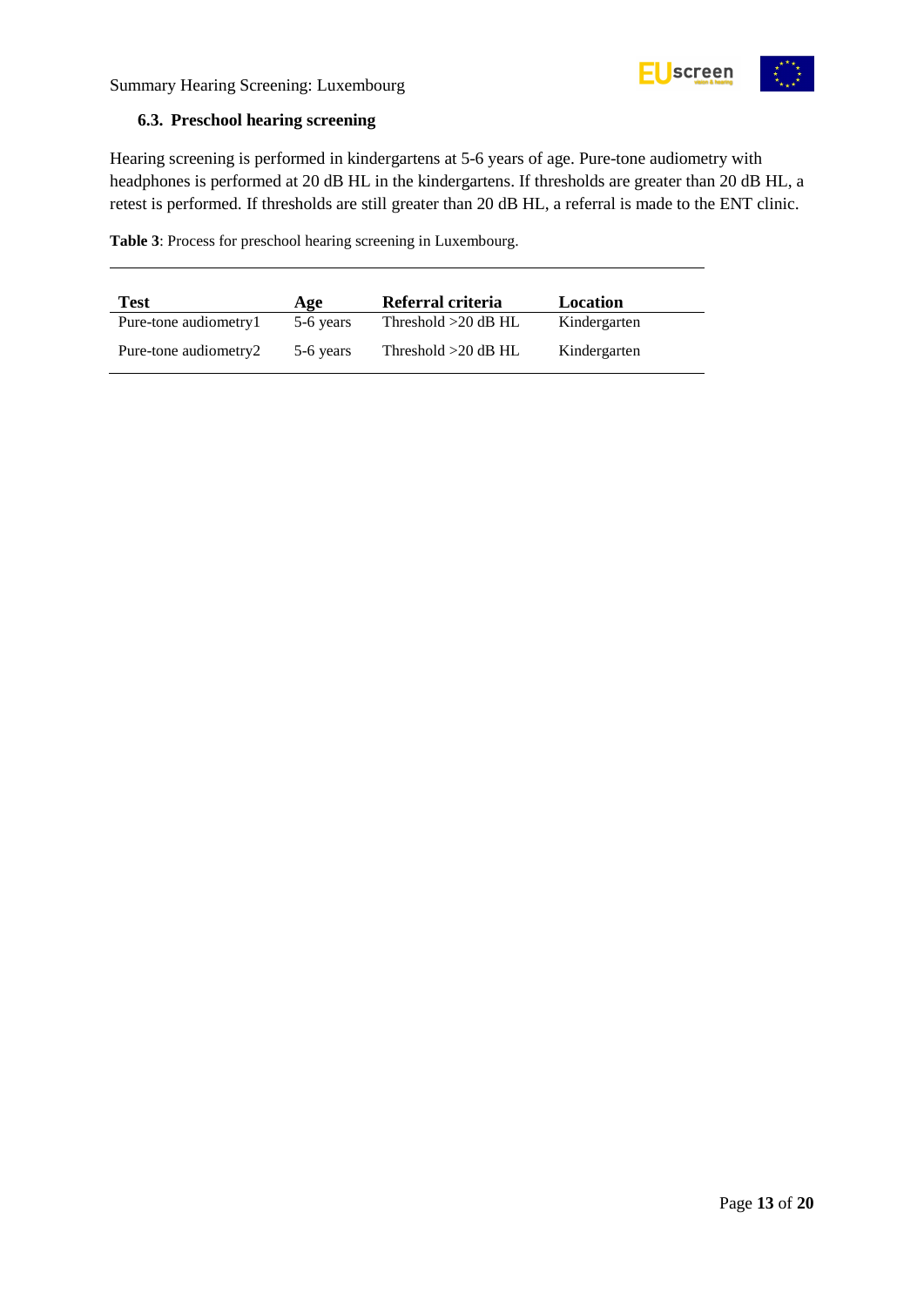

### <span id="page-13-0"></span>**7. Professionals**

#### <span id="page-13-1"></span>**7.1. Neonatal hearing screening (well)**

Neonatal hearing screening is performed by speech-language pathologists and audiologists.

There is no specific training for hearing screening staff.

#### <span id="page-13-2"></span>**7.2. Neonatal hearing screening (at-risk)**

Screening for at-risk infants is also performed by speech-language pathologists and audiologists.

#### <span id="page-13-3"></span>**7.3. Preschool hearing screening**

Screening for preschool-age children is performed by speech-language pathologists.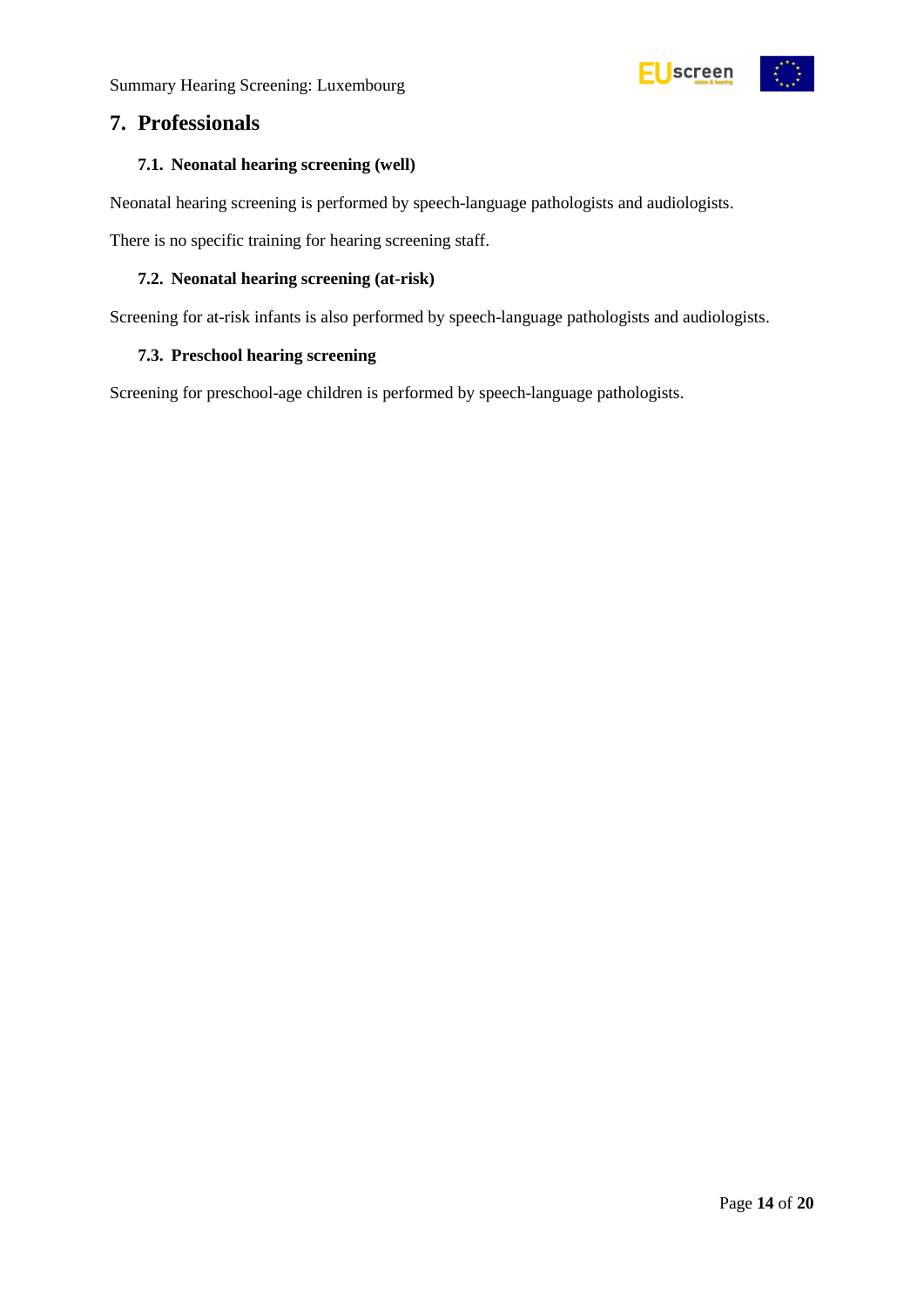

## <span id="page-14-0"></span>**8. Results: Neonatal Hearing Screening**

#### <span id="page-14-1"></span>**8.1. Coverage and attendance rates**

In Luxembourg, all neonatal hearing screening is performed by the Service Audiophonologique and outcome data of the screening programme presented here are derived from their internal database for the year 2017 (Ministry of Health, 2018).

In 2017, 100% of well babies born in Luxembourg were offered hearing screening, and 98.2% completed the screening process. In total, 81% are screened in the maternity hospital and the other 19% are called in for screening in the clinic along with the referrals from the initial screen performed in the maternity hospital (Service Audiophonologique, 2018). Attendance rates for step 1 and step 2 for well infants are described in Table 4. If including only those that were referred from step 1, the attendance rate was 91.6%. In other words, 8.4% of referrals to step 2 were lost to follow-up, which is 0.67% of all babies screened. Infants that are lost to follow-up are invited to an ENT assessment (Service Audiophonologique, 2018).

<span id="page-14-3"></span>**Table 4:** Attendance rates for neonatal hearing screening (well babies) in Luxembourg (Service Audiophonologique, 2018).

| <b>Test</b>      | <b>Attendance Rate</b><br>$(\text{steps } 1 \text{ and } 2)$ | <b>Attendance Rate</b><br>(directly to step 2) | <b>Attendance Rate</b><br>(total) |
|------------------|--------------------------------------------------------------|------------------------------------------------|-----------------------------------|
| OAE1             | $81\%*$                                                      | $\rightarrow$ 19% directly referred to OAE2    |                                   |
| OAE <sub>2</sub> | 91.6%                                                        | 93.1%                                          | 92.7%                             |

Attendance rate is the percentage of infants out of the total number offered screening at each step that attend. \*Remaining 19% are referred to OAE2.

Attendance rates for at-risk babies is displayed in Table 5. In 2017, 100% of at-risk babies were offered hearing screening, and 89.9% were tested in the hospital / NICU. Again, infants not tested in the hospital/NICU are invited to be screened in the Service Audiophonologique office.

<span id="page-14-4"></span>**Table 5:** Attendance rates for neonatal hearing screening (at-risk babies) in Luxembourg (Service Audiophonologique, 2018).

| <b>Test</b>       | <b>Attendance Rate</b><br>$(\text{steps } 1 \text{ and } 2)$ | <b>Attendance Rate</b><br>(directly to step 2) | <b>Attendance Rate</b><br>(total) |
|-------------------|--------------------------------------------------------------|------------------------------------------------|-----------------------------------|
| aABR1             | 89.9%*                                                       | $\rightarrow$ 10.1% directly referred to aABR2 |                                   |
| aABR <sub>2</sub> | 98.2%                                                        | 83.1%                                          | 89.7%                             |

Attendance rate is the percentage of infants out of the total number offered screening at each step that attend. \*Remaining 10.1% are referred to OAE2.

#### <span id="page-14-2"></span>**8.2. Referral rates**

The pass rates for neonatal hearing screening of well, healthy infants are presented below in Table 6. Referral data are collected by the Service Audiophonologique.

<span id="page-14-5"></span>**Table 6:** Stepwise referral rates for neonatal hearing screening (well babies) in Luxembourg (Service Audiophonologique, 2018).

| <b>Test</b> | <b>Referral Rate</b> |
|-------------|----------------------|
| OAE1        | 7.9% total           |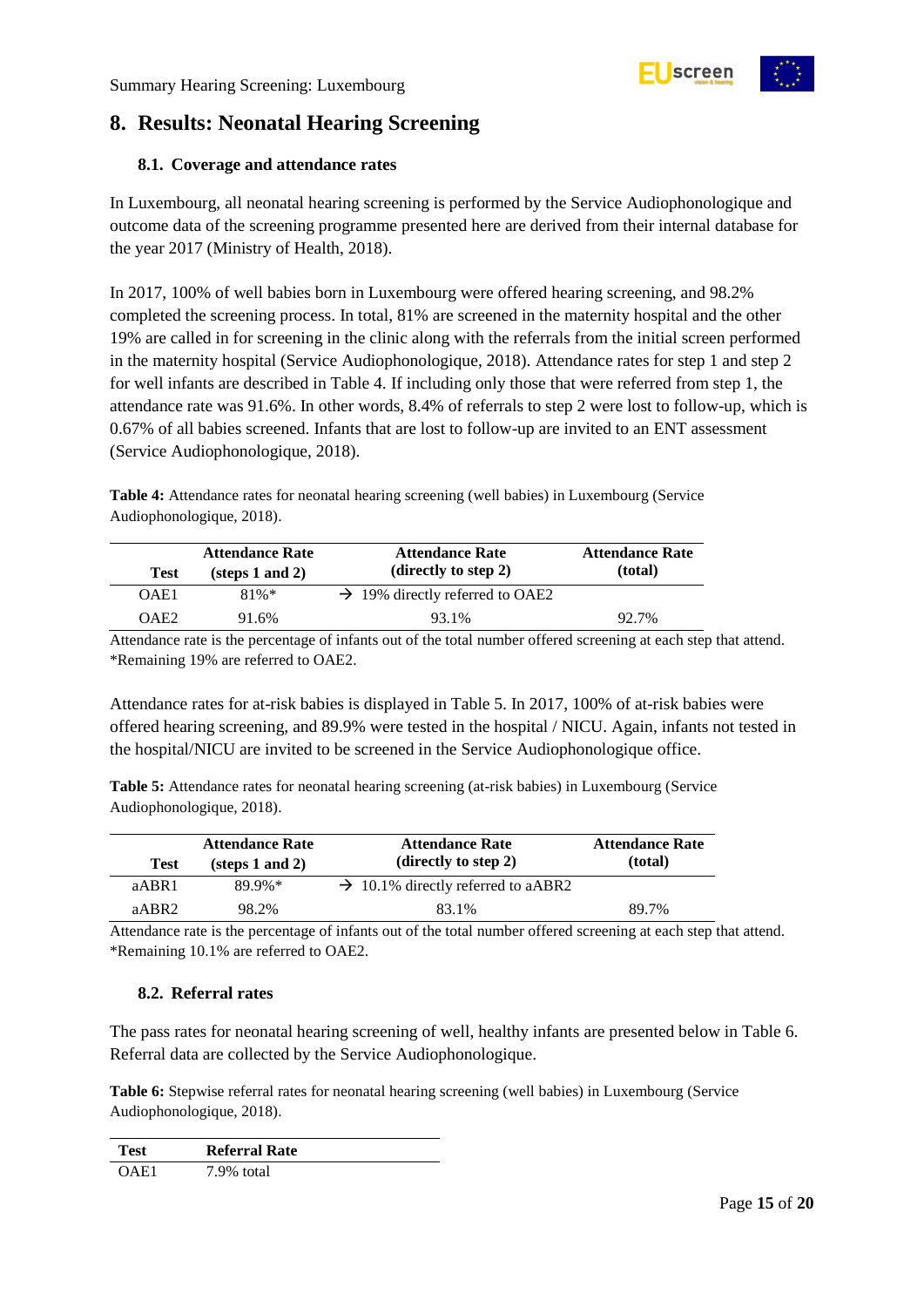



9.9% [day 2] to 5.5% [day 3] OAE2 5.7%\*

Referral rates assume a 100% attendance rate at each step. \*OAE2 includes infants referred from OAE1 and infants that missed OAE1. In total 19% of well infants born in 2017 missed OAE1 and were invited to OAE2 screening.

In total, the final referral rate to a diagnostic assessment for well, healthy babies were 3.1%.

Referral rates for neonatal hearing screening of at-risk infants are presented in Table 7.

<span id="page-15-4"></span>**Table 7:** Stepwise referral rates for neonatal hearing screening (at-risk babies) in Luxembourg (Service Audiophonologique, 2018).

| Test              | <b>Referral Rate</b> |
|-------------------|----------------------|
| aABR1             | 8.7%                 |
| aABR <sub>2</sub> | 40%                  |

For at-risk infants, the final referral rate for at-risk infants after the 2-step aABR protocol was 6.17% (Service Audiophonologique, 2018).

#### <span id="page-15-0"></span>**8.3. Diagnostic assessment attendance**

Out of the well infants referred from neonatal hearing screening, 71% completed a diagnostic assessment, and out of the at-risk infants referred from neonatal hearing screening, 64.3% completed a diagnostic assessment (Service Audiophonologique, 2018). There has been no feedback from the remaining referred infants; however, it is possible that an ENT assessment was completed and Service Audiophonologique was not provided this information from the ENT clinic.

#### <span id="page-15-1"></span>**8.4. Prevalence / Diagnosis**

Data are unavailable regarding the prevalence of neonatal hearing loss in Luxembourg. Data are unavailable regarding the prevalence of auditory neuropathy in Luxembourg.

#### <span id="page-15-2"></span>**8.5. Treatment success**

In Luxembourg, it is unknown how many children per year are fitted with hearing aids or cochlear implants.

#### <span id="page-15-3"></span>**8.6. Screening evaluation**

Actual data on the sensitivity or specificity of neonatal hearing screening are not available, and neither are data on false positives, false negatives, or the positive predictive value.

However, estimations were provided. A positive predictive value of a refer result was estimated at 4% for well infants. For well infants, sensitivity was estimated to be 100% and specificity was estimated to be 97%. For at-risk infants, sensitivity was estimated to be 100% and specificity was estimated to be 94% (Service Audiophonologique, 2018).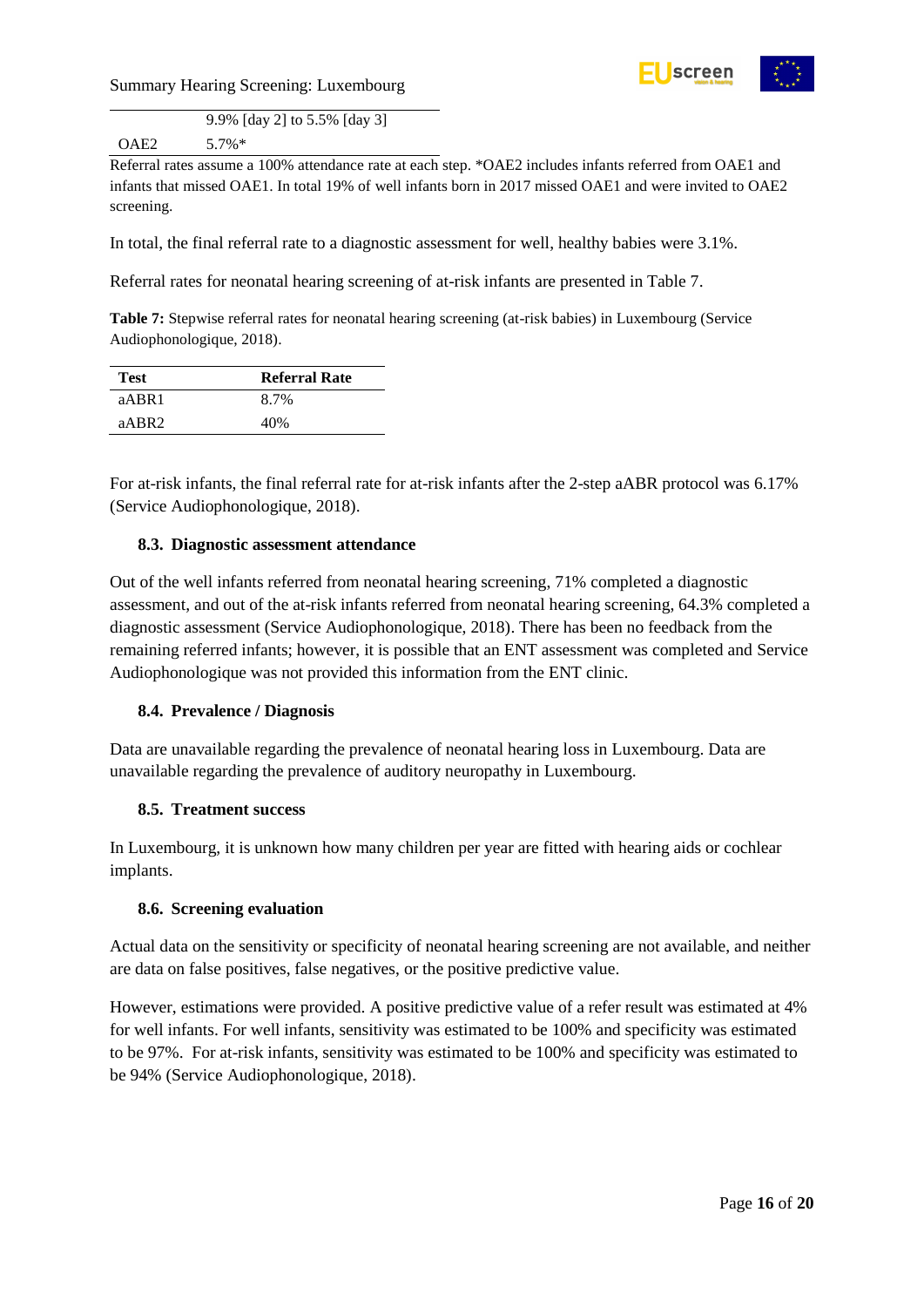## <span id="page-16-0"></span>**9. Results: Preschool Hearing Screening**

#### <span id="page-16-1"></span>**9.1. Coverage and attendance rates**

In Luxembourg, all preschool hearing screening is performed by the Service Audiophonologique and outcome data of the screening programme presented here are derived from their internal database for the year 2017 (Service Audiophonologique, 2018). The report published the Ministry of Health shows data combining 2016 data with partial data from 2017.

Attendance rates for at-risk babies is displayed in Table 8. In 2017, 99% of preschool age children in Luxembourg were offered hearing screening, and 99.4% completed the two-step screening process (Service Audiophonologique, 2018).

<span id="page-16-5"></span>**Table 8:** Attendance rates for pre-school hearing screening in Luxembourg (Service Audiophonologique, 2018).

|                        | <b>Attendance Rate</b>             |
|------------------------|------------------------------------|
| Test                   | $(\text{steps } 1 \text{ and } 2)$ |
| Pure-tone audiometry 1 | $95.6\%*$                          |
| Pure-tone audiometry 2 | 86.8%                              |

#### <span id="page-16-2"></span>**9.2. Referral rates**

<span id="page-16-6"></span>**Table 9:** Stepwise referral rates for neonatal hearing screening (at-risk babies) in Luxembourg (Service Audiophonologique, 2018).

| <b>Test</b>            | <b>Referral Rate</b> |
|------------------------|----------------------|
| Pure-tone audiometry 1 | 10.1%                |
| Pure-tone audiometry 2 | 32.2%                |

The final referral rate to a diagnostic assessment for preschool age children was 7.6% (Service Audiophonologique, 2018).

#### <span id="page-16-3"></span>**9.3. Diagnostic assessment attendance**

In total, 57.9% of children that were referred from preschool hearing screening completed a diagnostic assessment (Service Audiophonologique, 2018). No feedback was received from the remaining children. Similar to neonatal hearing screening, it is possible that an ENT assessment was completed and Service Audiophonologique was not provided this information from the ENT clinic.

#### <span id="page-16-4"></span>**9.4. Screening evaluation**

The positive predictive value of a refer result was estimated (via calculation) to be 66.3%. That is, out of the infants who were referred and completed an ENT assessment, 33.6% had normal hearing and treatment was recommended for 66.3% (Service Audiophonologique, 2018).



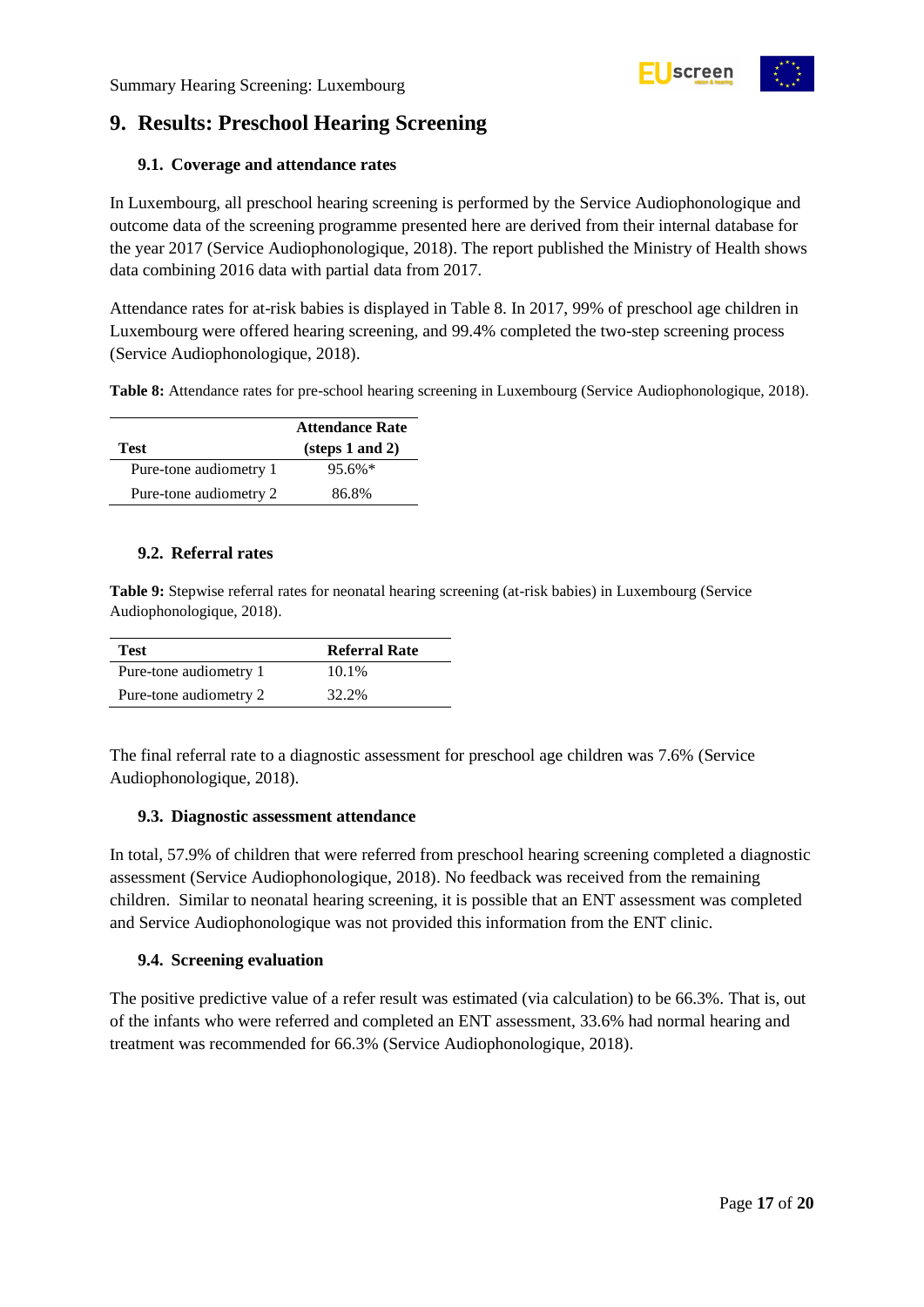

## <span id="page-17-0"></span>**10. Costs: Neonatal Hearing Screening**

Financing of neonatal hearing screening in Luxembourg is organized by the Ministry of Health. Screening is free of charge for parents. There is a financial reward when parents attend hearing screening. The reward is a one-time birth benefit. In order for parents receive the reward, they must participate in numerous health assessments between 0 and 2 years of age. Parents must participate in hearing screening before 6 months of age. There is no penalty, except for that parents who do not attend screening are not eligible for the reward.

A cost analysis of neonatal hearing screening in Luxembourg has not been completed.

#### <span id="page-17-1"></span>**10.1. Screening costs**

The total screening costs for well babies are calculated to be an estimated  $\epsilon$ 130 000 per year, or  $\epsilon$ 18.20 per infant. For at-risk babies, screening is estimated to cost  $\epsilon$ 16 500 per year, or  $\epsilon$ 66 per infant.

#### <span id="page-17-2"></span>**10.2. Equipment costs**

#### (*Information extracted to protect commercially sensitive data*)

Maintenance costs are roughly estimated to be €90 per year for an OAE or aABR device. Devices are often replaced every 10 years. The cost for disposables is roughly estimated to cost around  $\epsilon$ 1200 per year (in total).

#### <span id="page-17-3"></span>**10.3. Staff costs**

There are 33 professionals performing hearing screening in Luxembourg.

The average annual salary for a screening professional is roughly estimated to be  $\epsilon$ 92 000 or  $\epsilon$ 43 per hour. It may be useful to note that screening for the national neonatal hearing screening programme in Luxembourg takes approximately 50 hours per week.

The cost for training hearing screening professionals is unknown.

#### <span id="page-17-4"></span>**10.4. Diagnostic costs**

The total cost of diagnostic confirmation is not indicated.

#### <span id="page-17-5"></span>**10.5. Amplification costs**

In the Luxembourg, all children with hearing loss are treated, except for children of deaf parents who refuse cochlear implant for their children.

Data are unavailable regarding the yearly costs for hearing aid or cochlear implant treatment.

#### <span id="page-17-6"></span>**10.6. Social costs**

There is 1 school in Luxembourg for deaf and hard-of-hearing students that runs from preschool to primary school. It is unknown how many children attend this school. In mainstream schools, extra support is not provided to children with hearing impairment. All costs for mainstream or special education schools are unknown.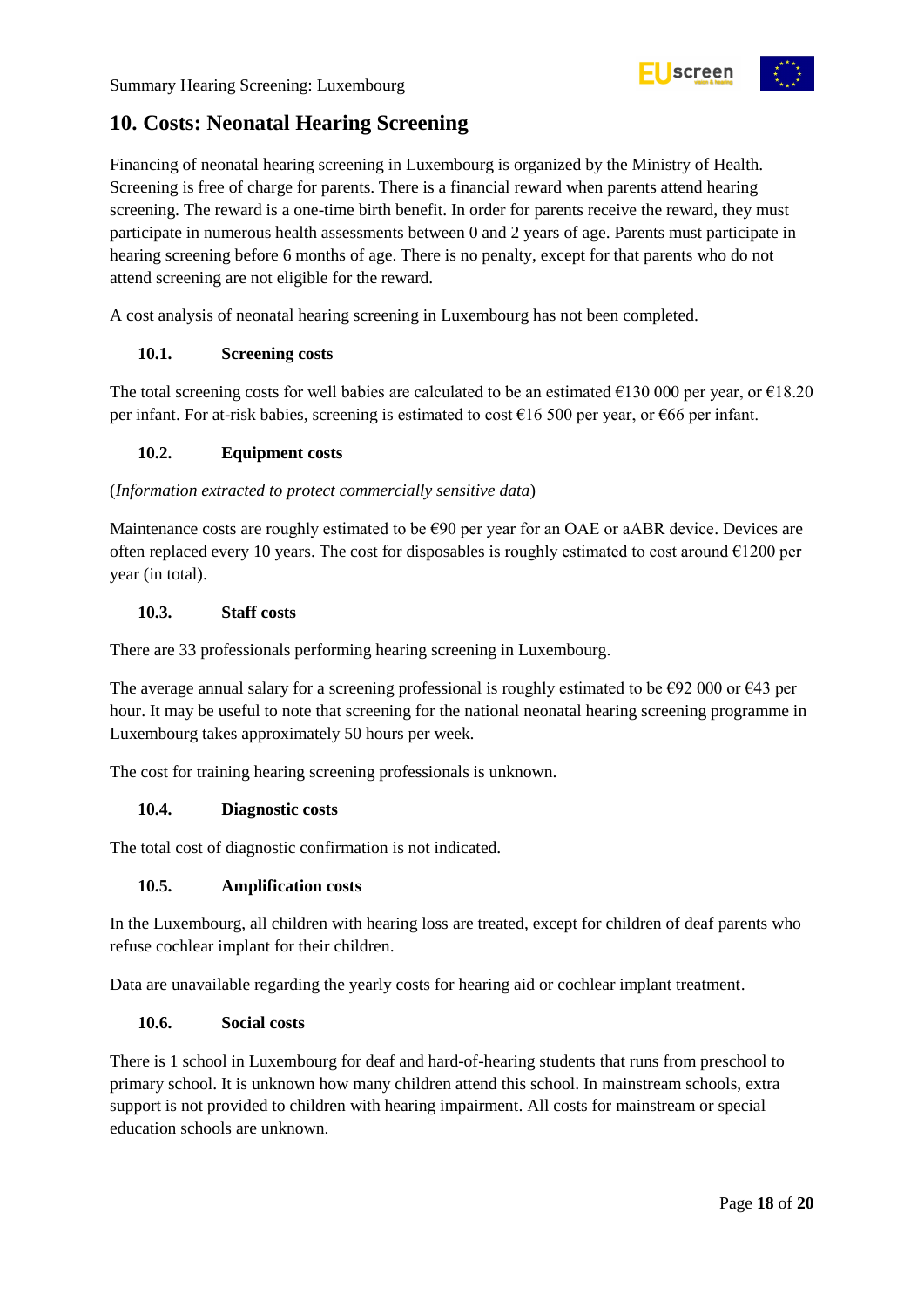

## <span id="page-18-0"></span>**11. Costs: Preschool Hearing Screening**

#### <span id="page-18-1"></span>**11.1. Screening costs**

The total costs for preschool hearing screening are calculated to be an estimated €35 000 per year, or €5.80 per child.

#### <span id="page-18-2"></span>**11.2. Equipment costs**

The cost a pure-tone screening audiometer is €1600. Maintenance costs are roughly estimated to be  $€70$  per year, and devices are often replaced every 10 years. The cost for disposables is included in the total cost of  $\text{\textsterling}1200$  per year (see section 10.2).

#### <span id="page-18-3"></span>**11.3. Staff costs**

See section 10.3 for the salary of a hearing screening professional.